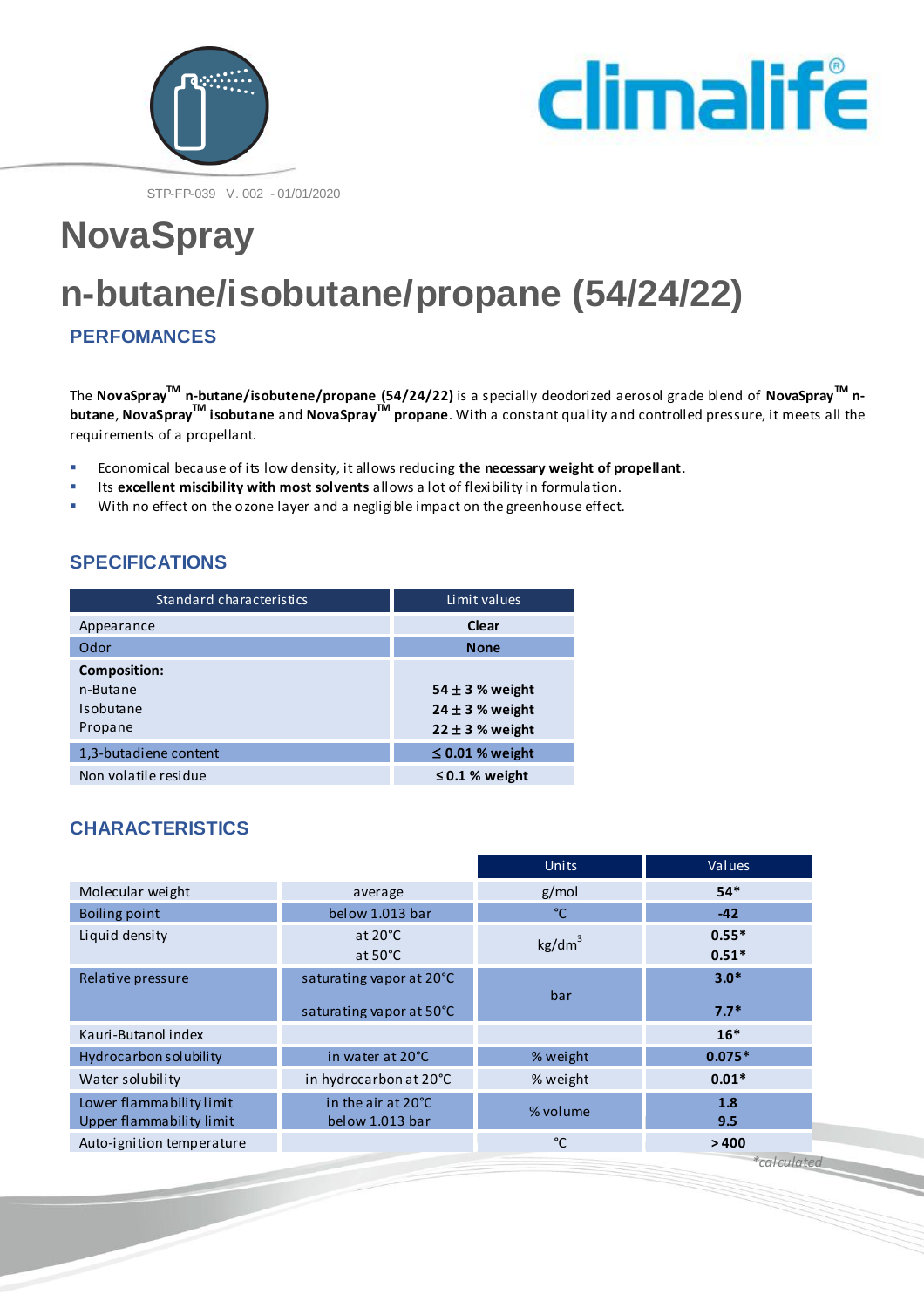



**NovaSpray n-butane/isobutane/propane (54/24/22)**

## **PACKAGING**

|                                | <b>Bottles</b> |       |
|--------------------------------|----------------|-------|
| Capacity (liter)               | 26             | 88    |
| Tare (kg)                      | 16             | 38    |
| Load (kg)                      | 10             | 39    |
| Diameter (mm)                  | 300            | 300   |
| Height (mm)                    | 630            | 1530  |
| Outflow external diameter (mm) | 21.7           | 21.7  |
| Tap : left pitch (mm)          | 1.814          | 1.814 |
| Test pressure (bar)            | 30             | 33    |

- Packaging technical characteristics are available upon request to the commercial department.
- Feasibility of filling packaging of the customers if they are in conformity with the legislation.
- Contact us for any other specific packaging.

## **STORAGE AND SHELF LIFE**

#### **Precautions for handling and storage :**

### **French plants are controlled by the regulation of listed Establishments and have to comply**

**with it** *(or with the local legislation).*

- All packaging will be stored in a dry, well ventilated, easily accessible place, sheltered from sunlight and bad weather, away from any ignition source.
- It is recommended to store all packaging either in a specific place or isolated and sheltered by a fence.
- All packaging and piping will be grounded to discharge static electricity.
- **EXECT A** Leak detectors, put at ground level, will be connected to an audible alarm, which will trigger in the event of leaks.
- The whole equipment will be tested with an appropriate leak detector before use.
- Material and electrical equipment in an explosive atmosphere will comply with the regulations *(grounding, equipotential bonding, ATEX material).*

**Climalife can study the set up and assembling of your storage tanks, piping, and pumps, according to the prevailing regulations**